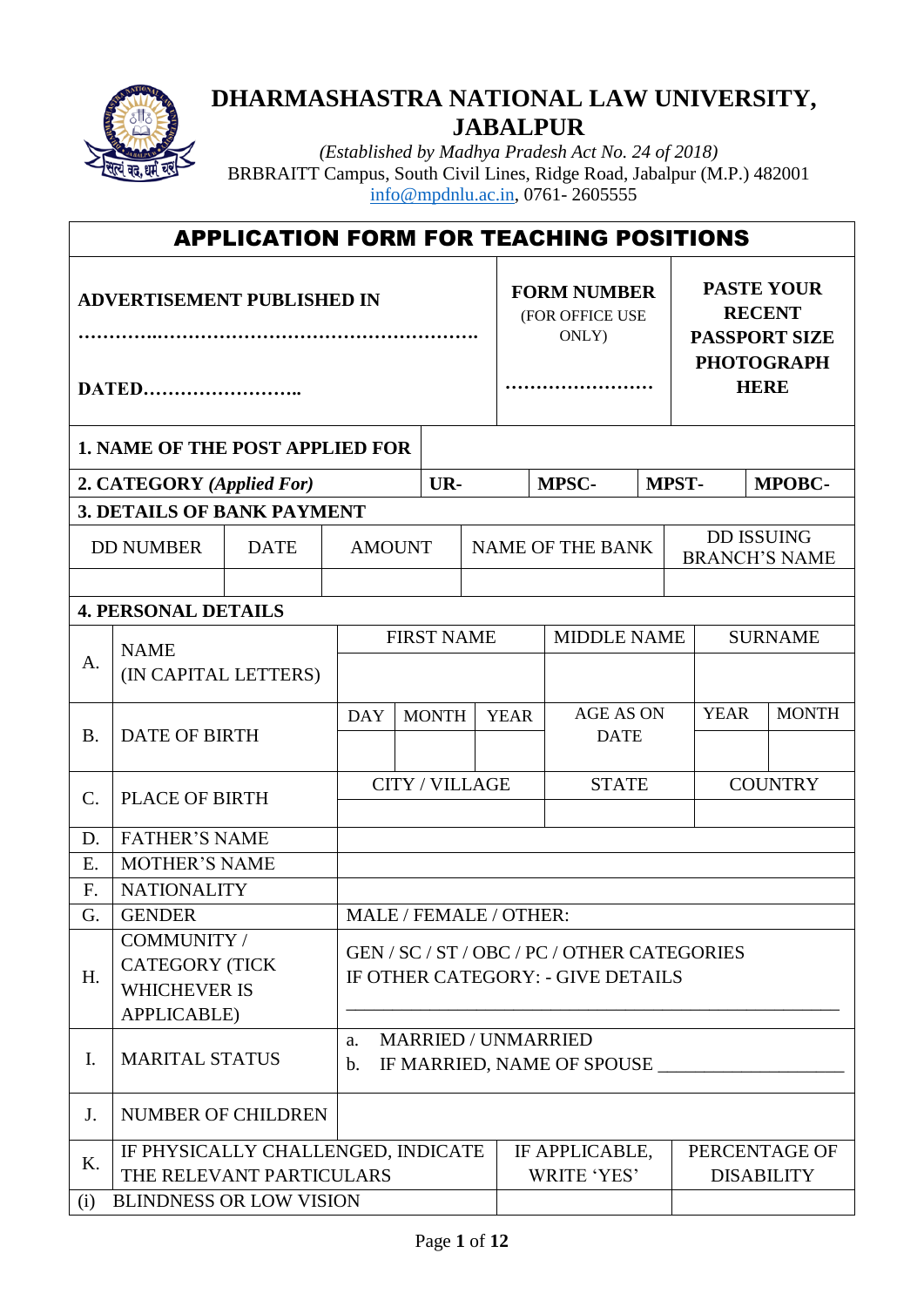| (ii) HEARING IMPAIRMENT                                              |                        |  |  |  |  |
|----------------------------------------------------------------------|------------------------|--|--|--|--|
| (iii) LOCOMOTOR DISABILITY OR CEREBRAL                               |                        |  |  |  |  |
| PALSY (INCLUDES ALL CASES OF                                         |                        |  |  |  |  |
| ORTHOPEDICALLY HANDICAPPED)                                          |                        |  |  |  |  |
| 5. EDUCATIONAL QUALIFICATIONS (ATTACH ADDITIONAL PAGES, IF REQUIRED) |                        |  |  |  |  |
|                                                                      | <b>EXAM PASSED</b>     |  |  |  |  |
|                                                                      | <b>YEAR</b>            |  |  |  |  |
|                                                                      |                        |  |  |  |  |
|                                                                      |                        |  |  |  |  |
|                                                                      | <b>SUBJECTS</b>        |  |  |  |  |
|                                                                      | <b>STUDIES</b>         |  |  |  |  |
| CLASS $10^{TH}$ /                                                    |                        |  |  |  |  |
| <b>EQUIVALENT</b>                                                    |                        |  |  |  |  |
|                                                                      | MARKS (%) / CGPA       |  |  |  |  |
|                                                                      | <b>INSTITUTION /</b>   |  |  |  |  |
|                                                                      | <b>SCHOOL</b>          |  |  |  |  |
|                                                                      | <b>BOARD / COUNCIL</b> |  |  |  |  |
|                                                                      | / UNIVERSITY           |  |  |  |  |
|                                                                      | <b>EXAM PASSED</b>     |  |  |  |  |
|                                                                      | <b>YEAR</b>            |  |  |  |  |
|                                                                      |                        |  |  |  |  |
|                                                                      |                        |  |  |  |  |
|                                                                      | <b>SUBJECTS</b>        |  |  |  |  |
|                                                                      | <b>STUDIES</b>         |  |  |  |  |
| $10+2/$                                                              |                        |  |  |  |  |
| <b>EQUIVALENT</b>                                                    |                        |  |  |  |  |
|                                                                      | MARKS (%) / CGPA       |  |  |  |  |
|                                                                      | <b>INSTITUTION</b>     |  |  |  |  |
|                                                                      | (SCHOOL/               |  |  |  |  |
|                                                                      | COLLEGE)               |  |  |  |  |
|                                                                      | <b>BOARD / COUNCIL</b> |  |  |  |  |
|                                                                      | / UNIVERSITY           |  |  |  |  |
|                                                                      | <b>EXAM PASSED</b>     |  |  |  |  |
| <b>BACHELOR'S</b>                                                    | <b>YEAR</b>            |  |  |  |  |
| <b>DEGREE</b>                                                        |                        |  |  |  |  |
|                                                                      |                        |  |  |  |  |
| LL.B.                                                                |                        |  |  |  |  |
| <b>B.A., LL.B.</b> (Hons.)                                           | <b>SUBJECTS</b>        |  |  |  |  |
| B.Sc., LL.B.(Hons.)                                                  | <b>STUDIES</b>         |  |  |  |  |
| B.Com., LL.B.(Hons.)                                                 |                        |  |  |  |  |
| B.A., / B.Sc. / B.Com.                                               |                        |  |  |  |  |
| or any other                                                         |                        |  |  |  |  |
| <b>Graduation Degree</b>                                             | MARKS (%) / CGPA       |  |  |  |  |
|                                                                      | <b>INSTITUTION</b>     |  |  |  |  |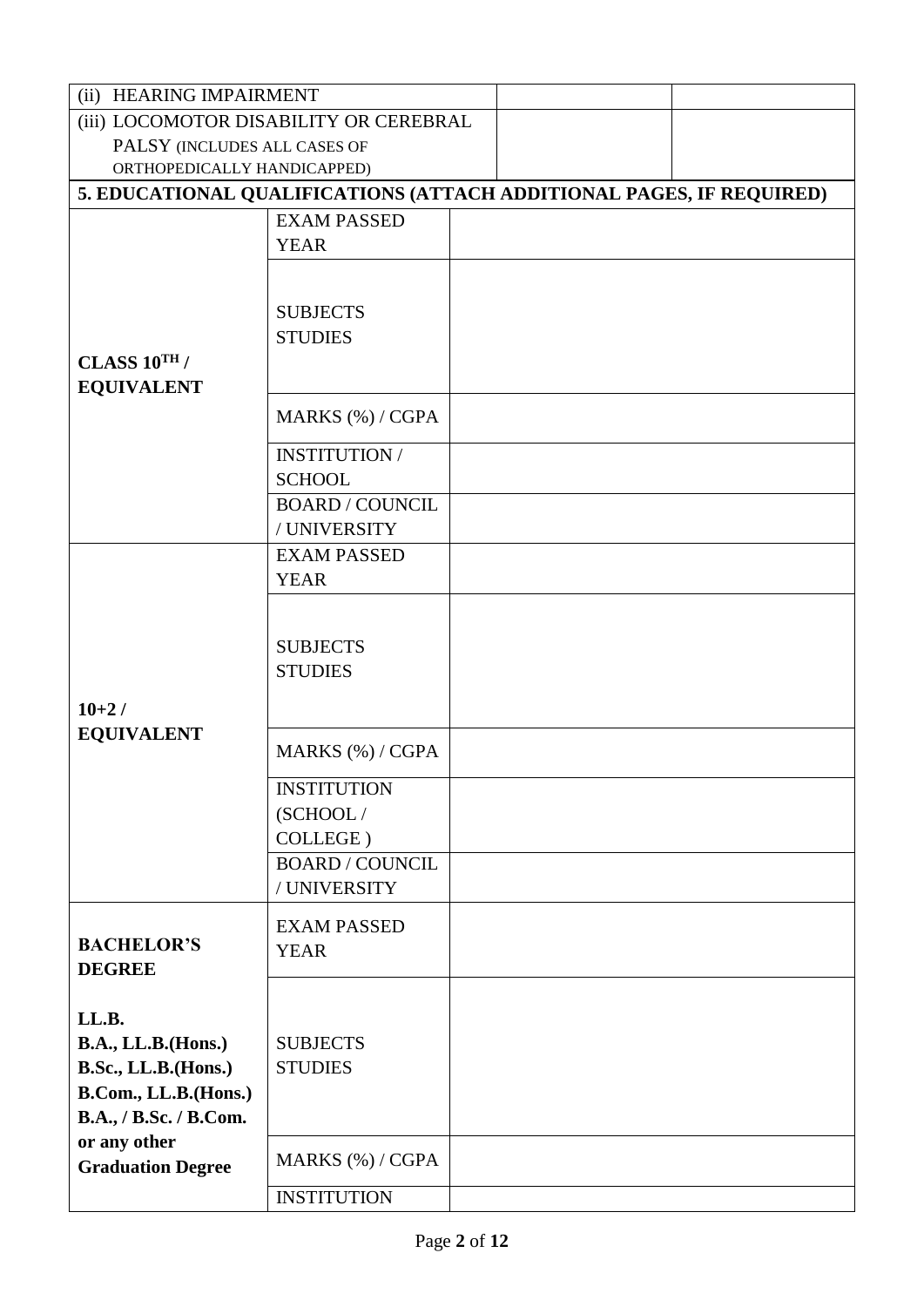|                                                    | (COLLEGE /<br>UNIVERSITY)                         |                |             |                 |
|----------------------------------------------------|---------------------------------------------------|----------------|-------------|-----------------|
|                                                    | <b>UNIVERSITY</b>                                 |                |             |                 |
|                                                    | <b>EXAM PASSED</b><br><b>YEAR</b>                 |                |             |                 |
|                                                    | <b>SUBJECTS</b><br><b>STUDIES</b>                 |                |             |                 |
| <b>MASTER'S</b><br><b>DEGREE</b><br>(LL.M. / M.A.) | <b>AREA OF</b><br>SPECIALIZATION                  |                |             |                 |
|                                                    | MARKS (%) / CGPA                                  |                |             |                 |
|                                                    | <b>INSTITUTION</b>                                |                |             |                 |
|                                                    | <b>UNIVERSITY</b>                                 |                |             |                 |
|                                                    | <b>AWARDED</b><br>(YES/NO) OR<br><b>SUBMITTED</b> |                |             |                 |
|                                                    | <b>AREA OF</b><br><b>SPECIALIZATION</b>           |                |             |                 |
| Ph. D./<br><b>EQUIVALENT</b>                       | <b>TOPIC</b>                                      |                |             |                 |
|                                                    | <b>UNIVERSITY</b>                                 |                |             |                 |
|                                                    | YEAR OF AWARD                                     |                |             |                 |
| JRF / NET / SLET                                   | <b>SUBJECT</b>                                    | <b>ROLL NO</b> | <b>YEAR</b> | <b>POSITION</b> |
| <b>FOR</b>                                         |                                                   |                |             |                 |
| LECTURESHIP,<br>IF ANY                             |                                                   |                |             |                 |
| <b>ANY OTHER</b><br><b>EXAMS PASSED</b>            |                                                   |                |             |                 |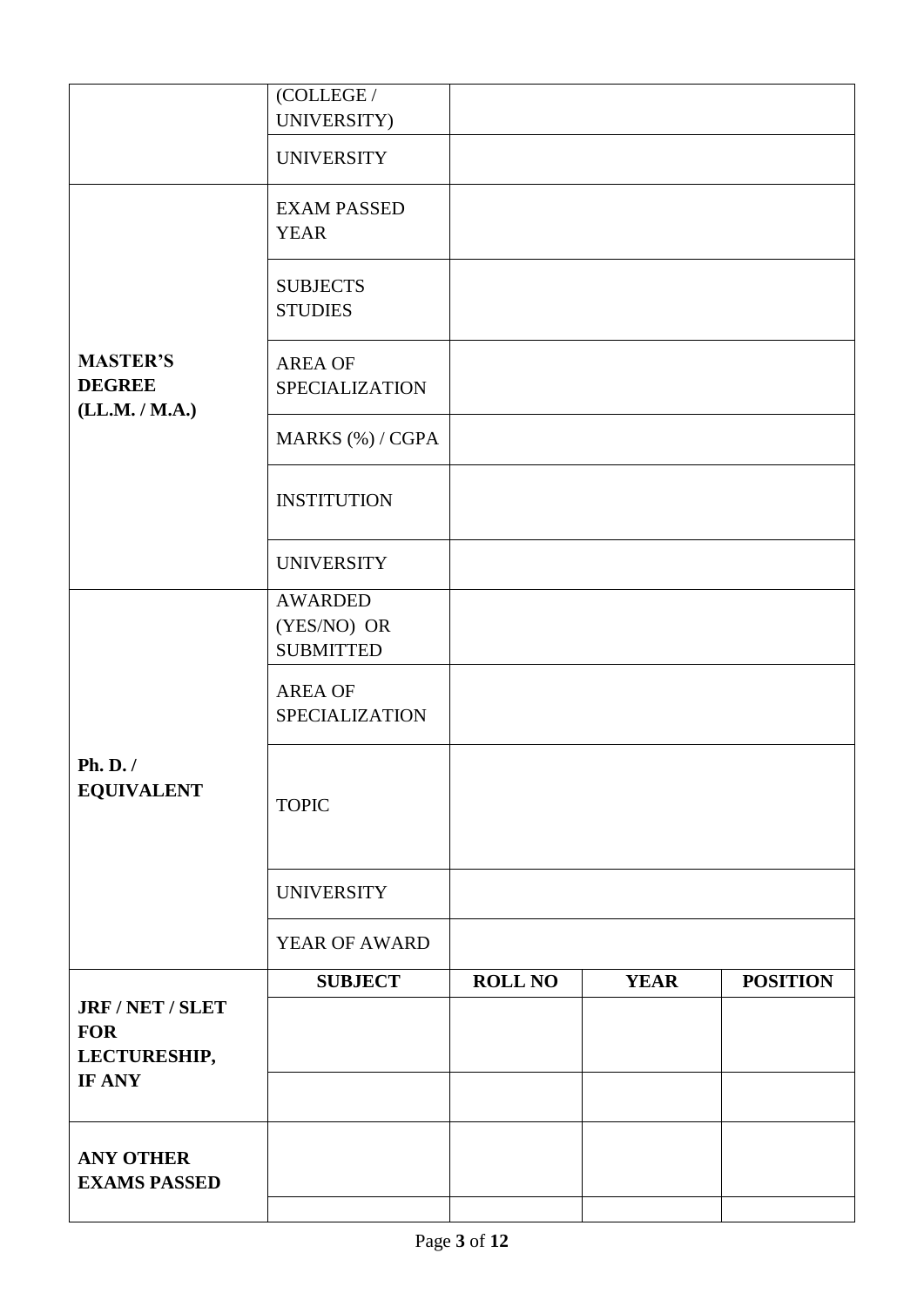|                             |                                                         | 6. WORK EXPERIENCE (INCLUDING CURRENT POSITION / EMPLOYMENT) |                                     |                                  |                                       |                                                    |
|-----------------------------|---------------------------------------------------------|--------------------------------------------------------------|-------------------------------------|----------------------------------|---------------------------------------|----------------------------------------------------|
| SL.<br>NO.                  | <b>DESIGNATION</b><br><b>AND</b><br><b>SCALE OF PAY</b> | <b>NAME AND</b><br><b>ADDRESS OF</b><br><b>EMPLOYER(S)</b>   | <b>DATE</b><br>OF<br><b>JOINING</b> | <b>DATE OF</b><br><b>LEAVING</b> | <b>LENGTH</b><br>OF<br><b>SERVICE</b> | <b>NATURE OF</b><br><b>WORKS/</b><br><b>DUTIES</b> |
| $\mathbf I$                 |                                                         |                                                              |                                     |                                  |                                       |                                                    |
| $\mathbf{I}$                |                                                         |                                                              |                                     |                                  |                                       |                                                    |
| III                         |                                                         |                                                              |                                     |                                  |                                       |                                                    |
| IV                          |                                                         |                                                              |                                     |                                  |                                       |                                                    |
| $\mathbf{V}$                |                                                         |                                                              |                                     |                                  |                                       |                                                    |
| <b>ADDITIONAL</b><br>IF ANY | <b>REMARKS ABOUT</b><br><b>EXPERIENCES,</b>             |                                                              |                                     |                                  |                                       |                                                    |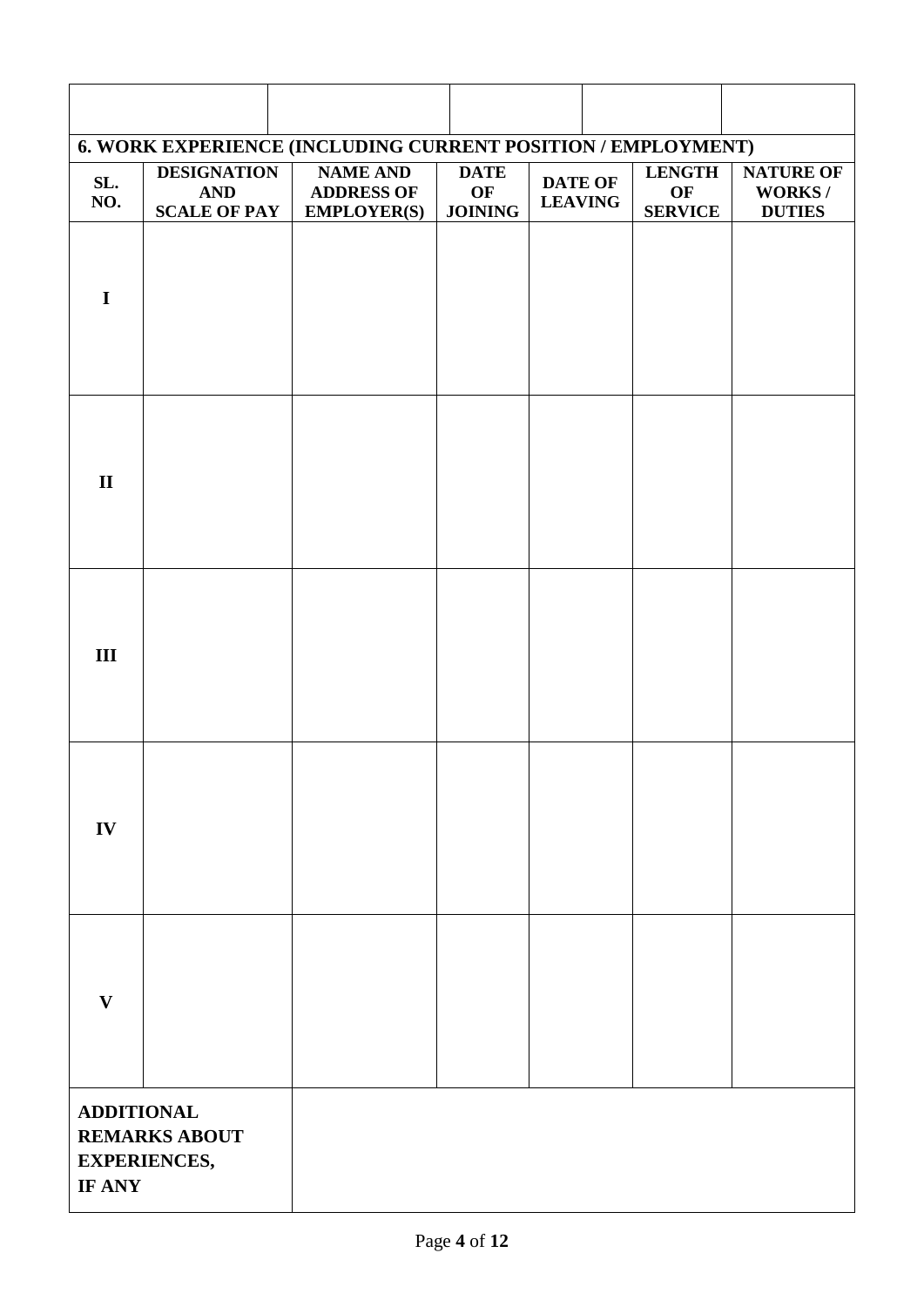| A) TEACHING                                            | <b>DURATION</b> | <b>SUBJECT(S)</b> |
|--------------------------------------------------------|-----------------|-------------------|
| I) UNDER-GRADUATE LEVEL                                |                 |                   |
| II) GRADUATION LEVEL                                   |                 |                   |
| III) POST-GRADUATE LEVEL                               |                 |                   |
| <b>B) POST-DOCTORAL: TEACHING /</b><br><b>RESEARCH</b> |                 |                   |
| C) OTHER EXPERIENCE, IF ANY                            |                 |                   |

| 7. ACADEMIC DISTINCTIONS           |                                      |  |  |  |
|------------------------------------|--------------------------------------|--|--|--|
| NAME OF THE ACADEMIC COURSE / BODY | <b>ACADEMIC DISTINCTION OBTAINED</b> |  |  |  |
|                                    |                                      |  |  |  |
|                                    |                                      |  |  |  |
|                                    |                                      |  |  |  |
|                                    |                                      |  |  |  |
|                                    |                                      |  |  |  |
|                                    |                                      |  |  |  |
|                                    |                                      |  |  |  |
|                                    |                                      |  |  |  |
|                                    |                                      |  |  |  |
|                                    |                                      |  |  |  |
|                                    |                                      |  |  |  |
|                                    |                                      |  |  |  |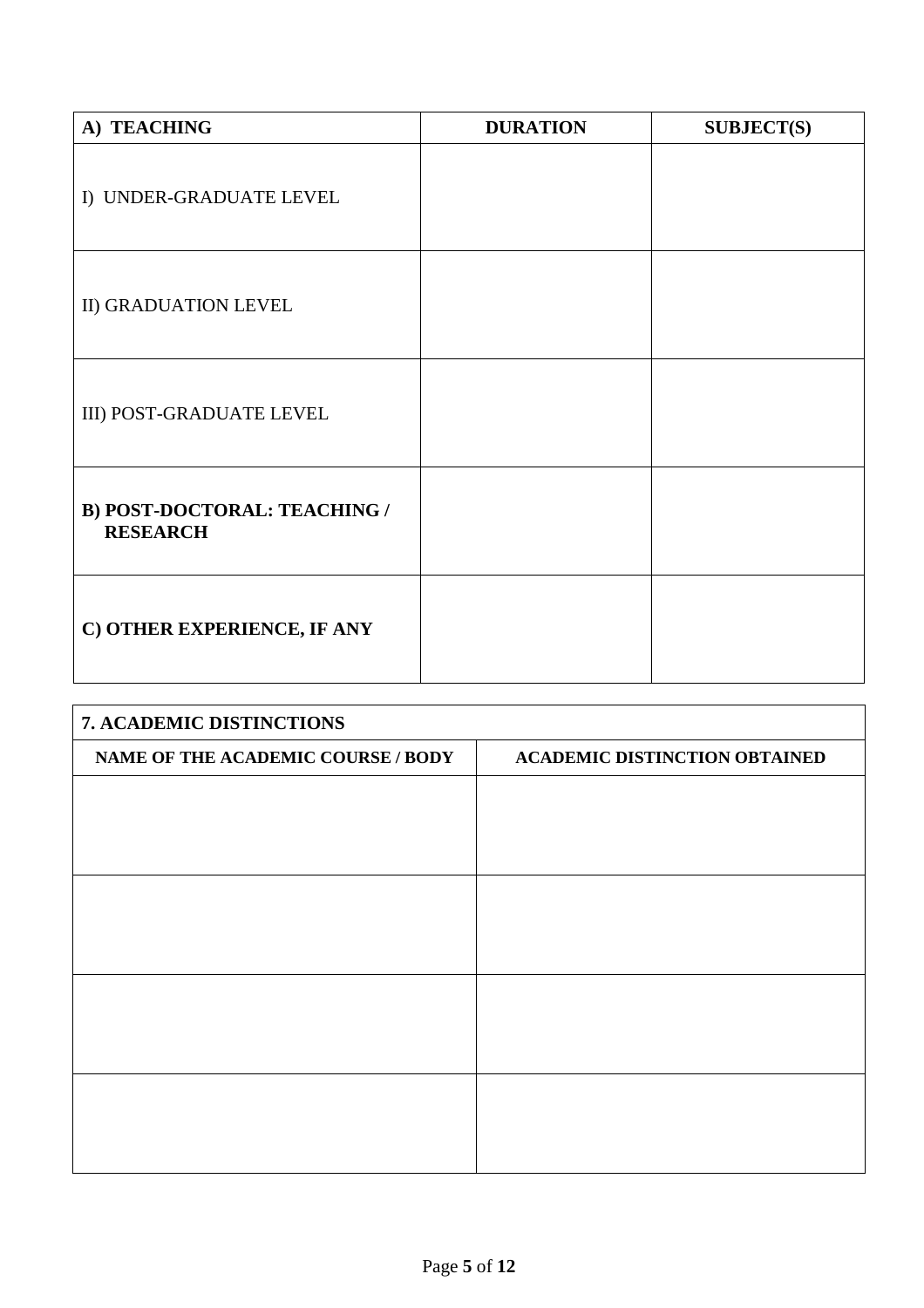| 8. PUBLICATIONS, IF ANY (MENTION HERE ONLY NUMBERS OF THE DETAILS)                                                                       |  |                 |                          |                           |                                        |                                                      |                                               |                               |
|------------------------------------------------------------------------------------------------------------------------------------------|--|-----------------|--------------------------|---------------------------|----------------------------------------|------------------------------------------------------|-----------------------------------------------|-------------------------------|
| <b>PUBLICATIONS</b>                                                                                                                      |  |                 |                          | <b>PUBLISHED</b><br>(NO.) | <b>ACCEPTED</b><br>/ IN PRINT<br>(NO.) | <b>SELF</b><br><b>ASSESSMENT</b><br><b>API SCORE</b> | <b>VERIFIED</b><br><b>API</b><br><b>SCORE</b> |                               |
| <b>BOOKS</b>                                                                                                                             |  |                 |                          |                           |                                        |                                                      |                                               |                               |
| <b>RESEARCH</b><br><b>PUBLICATIONS</b>                                                                                                   |  |                 |                          |                           |                                        |                                                      |                                               |                               |
| <b>RESEARCH</b><br><b>PUBLICATIONS</b>                                                                                                   |  | <b>NATIONAL</b> |                          |                           |                                        |                                                      |                                               |                               |
| (JOURNALS)                                                                                                                               |  |                 | <b>INTERNATIONAL</b>     |                           |                                        |                                                      |                                               |                               |
| <b>MONOGRAPHS</b>                                                                                                                        |  |                 |                          |                           |                                        |                                                      |                                               |                               |
| <b>OTHER PUBLICATIONS</b><br>(attach separate sheets if required)                                                                        |  |                 |                          |                           |                                        |                                                      |                                               |                               |
| 9. SEMINARS / CONFERENCES / WORKSHOPS / TRAINING PROGRAMMES, ATTENDED<br>/ ORGANIZED ETC. (ATTACH ADDITIONAL PAGES OR C.V., IF REQUIRED) |  |                 |                          |                           |                                        |                                                      |                                               |                               |
|                                                                                                                                          |  |                 |                          |                           |                                        |                                                      |                                               |                               |
|                                                                                                                                          |  |                 | <b>IN INDIA</b><br>(NO.) |                           | <b>ABROAD</b><br>(NO.)                 | <b>TOTAL</b><br>(NO.)                                | <b>SELF</b><br><b>ASSESSMENT</b>              | <b>VERIFIED</b><br><b>API</b> |
| $\bf{(I)}$                                                                                                                               |  |                 |                          |                           |                                        |                                                      | <b>API SCORE</b>                              | <b>SCORE</b>                  |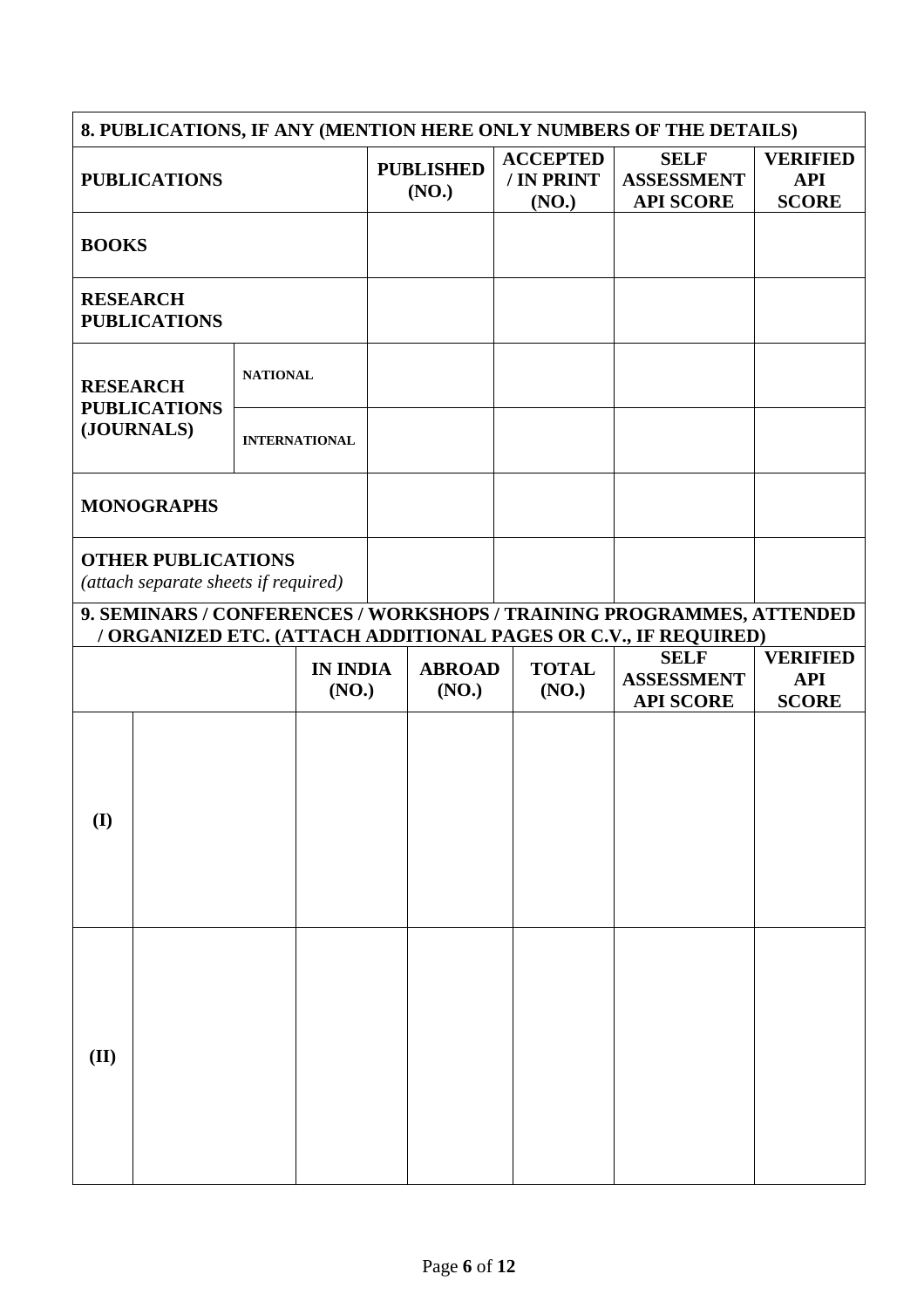| (III) |  |  |  |
|-------|--|--|--|
| (IV)  |  |  |  |
| (V)   |  |  |  |
| (VI)  |  |  |  |
| (VII) |  |  |  |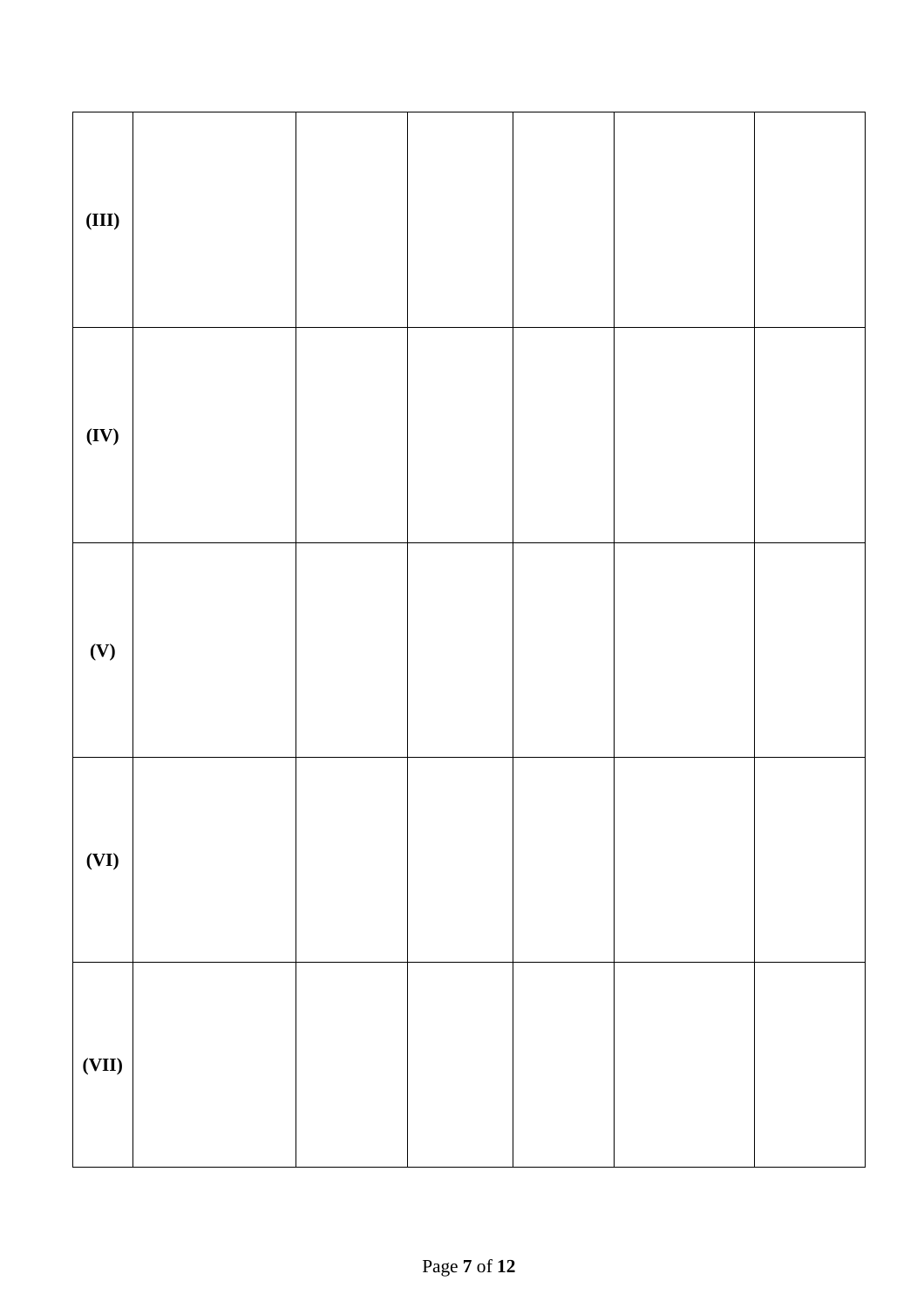| <b>10. RESEARCH GUIDANCE</b><br>(NO. OF STUDENTS GUIDED) | LL.M./<br>M.PHIL./<br><b>EQUIVALENT</b><br>(NO.) | <b>PH.D.</b> /<br>LL.D.<br>(NO.) | <b>SELF</b><br><b>ASSESSMENT</b><br><b>API SCORE</b> | <b>VERIFIED</b><br><b>API</b><br><b>SCORE</b> |
|----------------------------------------------------------|--------------------------------------------------|----------------------------------|------------------------------------------------------|-----------------------------------------------|
|                                                          |                                                  |                                  |                                                      |                                               |

| FOR COMMUNICATION)                       | 11. REFERENCES (ACADEMIC / PROFESSIONAL) (THREE) (WITH COMPLETE ADDRESS |
|------------------------------------------|-------------------------------------------------------------------------|
|                                          | <b>REFEREE - 1</b>                                                      |
| <b>NAME</b>                              |                                                                         |
| <b>DESIGNATION</b>                       |                                                                         |
| <b>ADDRESS</b>                           |                                                                         |
| <b>EMAIL</b>                             |                                                                         |
| PHONE (LANDLINE)<br><b>WITH STD CODE</b> |                                                                         |
| <b>MOBILE NO:</b>                        |                                                                         |
| <b>FAX</b>                               |                                                                         |
| <b>EMAIL</b>                             |                                                                         |
|                                          | <b>REFEREE - 2</b>                                                      |
| <b>NAME</b>                              |                                                                         |
| <b>DESIGNATION</b>                       |                                                                         |
| <b>ADDRESS</b>                           |                                                                         |
| <b>EMAIL</b>                             |                                                                         |
| PHONE (LANDLINE)<br><b>WITH STD CODE</b> |                                                                         |
| <b>MOBILE NO.</b>                        |                                                                         |
| <b>FAX</b>                               |                                                                         |
| <b>EMAIL</b>                             |                                                                         |
|                                          | <b>REFEREE - 3</b>                                                      |
| <b>NAME</b>                              |                                                                         |
| <b>DESIGNATION</b>                       |                                                                         |
| <b>ADDRESS</b>                           |                                                                         |
|                                          |                                                                         |
| <b>EMAIL</b>                             |                                                                         |
| PHONE (LANDLINE)<br>WITH STD CODE        |                                                                         |
| <b>MOBILE NO.</b>                        |                                                                         |
| <b>FAX</b>                               |                                                                         |
| <b>EMAIL</b>                             |                                                                         |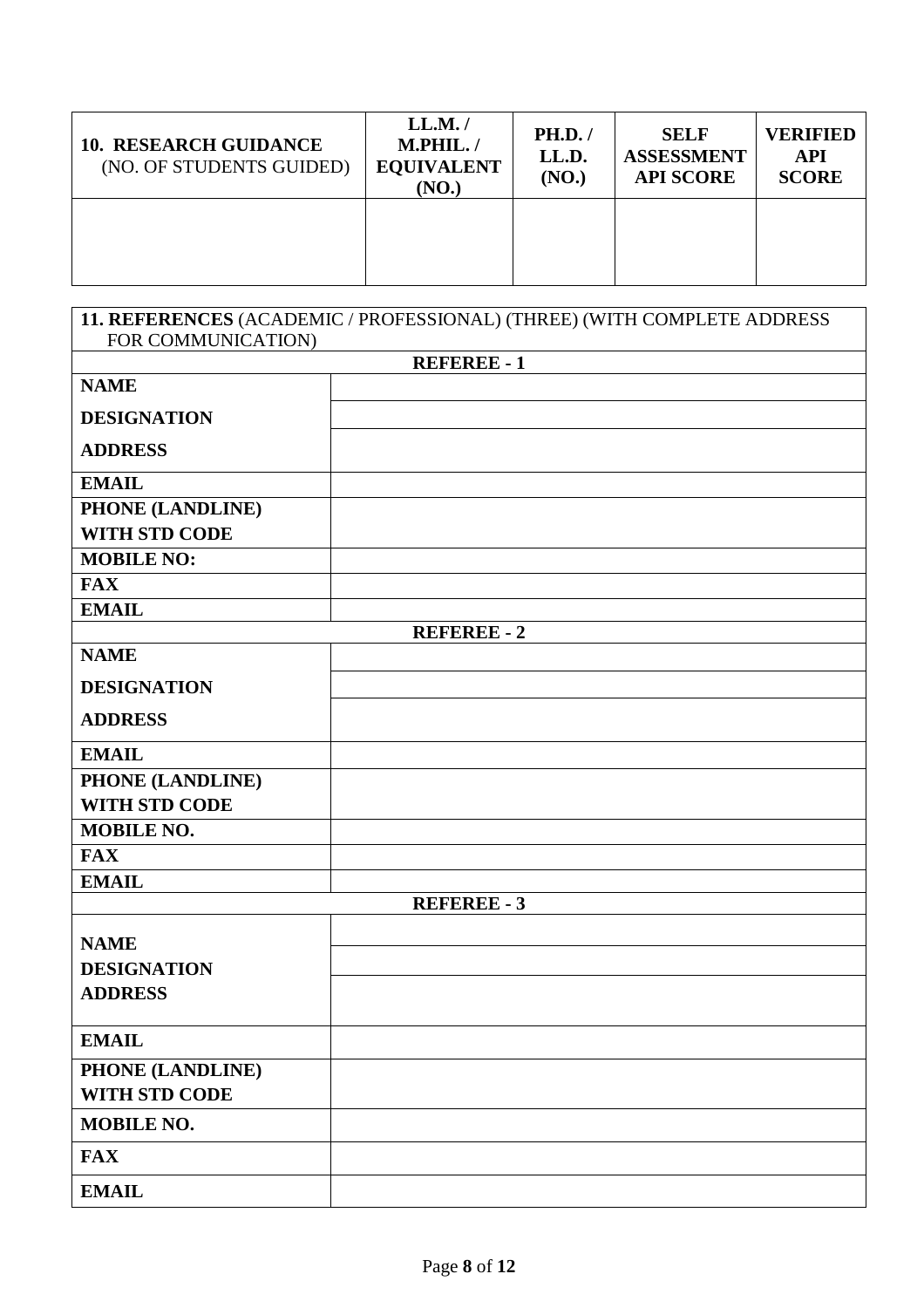#### **12. ADMINISTRATIVE / MANAGEMENT AND OTHER RELATED EXPERIENCE: (ATTACH ADDITIONAL PAGES OR C.V., IF REQUIRED)**

#### **13. MENTION ANY PROFESSIONAL RESPONSIBILITIES YOU MAY HAVE TAKEN (E.G. EDITORIAL / CONFERENCE ORGANIZER ETC.): (ATTACH ADDITIONAL PAGES OR C.V., IF REQUIRED)**

### **14. HONOURS AND AWARDS (PLEASE PROVIDE DETAILS)**

#### **15. MEMBERSHIP / FELLOWSHIP OF LEARNED BODIES / SOCIETIES (PLEASE PROVIDE DETAILS)**

#### **16. ANY OTHER INFORMATION / QUALIFICATION RELEVANT TO THE POST APPLIED FOR**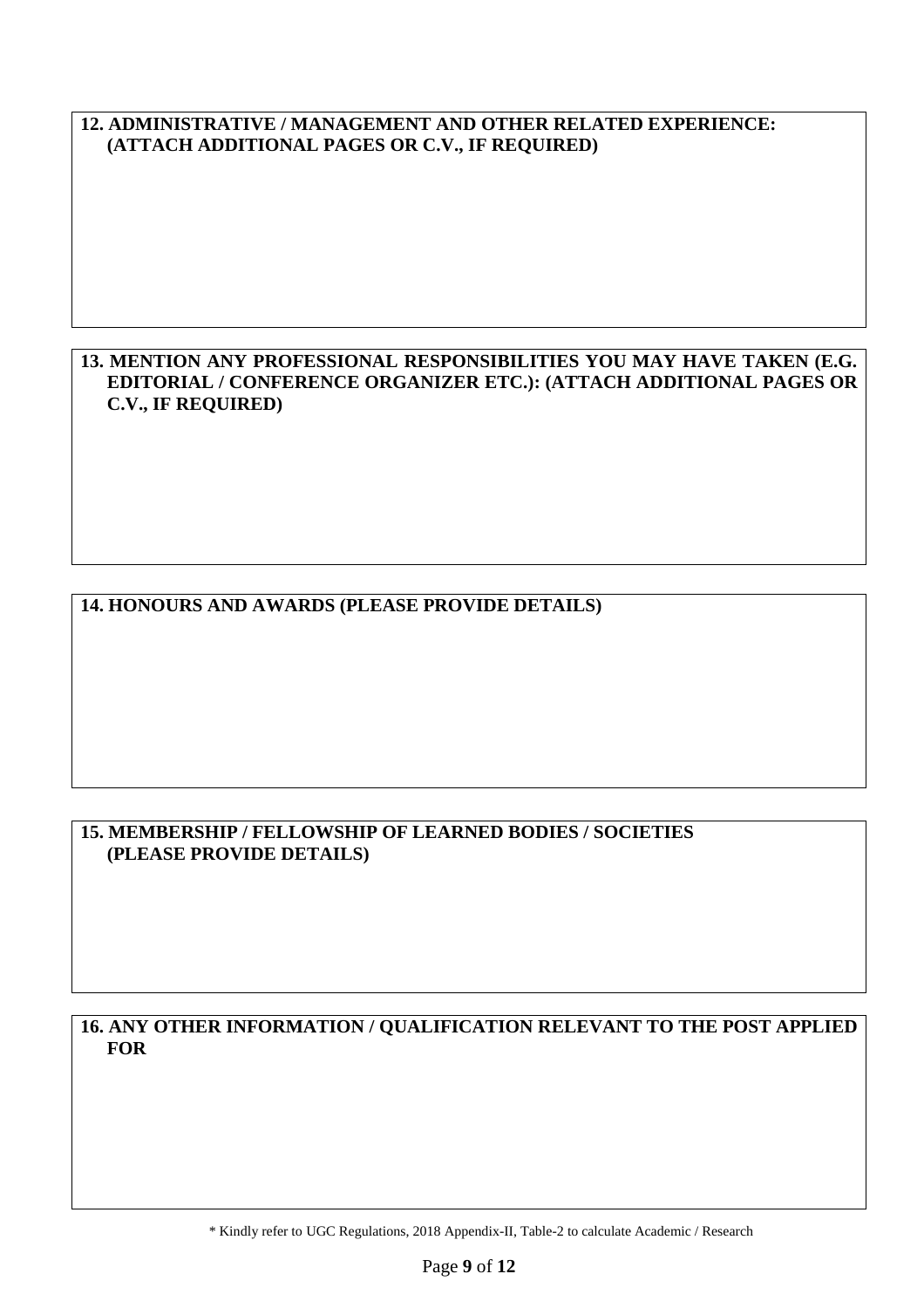| <b>17. CANDIDATE'S NAME AND ADDRESS FOR CORRESPONDENCE</b>          |                                       |  |                   |                   |
|---------------------------------------------------------------------|---------------------------------------|--|-------------------|-------------------|
| <b>NAME</b>                                                         |                                       |  |                   |                   |
|                                                                     | <b>MAILING ADDRESS</b>                |  |                   | PERMANENT ADDRESS |
| <b>COMPLETE</b><br><b>ADDRESS</b><br><b>WITH PIN</b><br><b>CODE</b> |                                       |  |                   |                   |
| <b>E-MAIL</b>                                                       | PHONE NO.<br>(LANDLINE WITH STD CODE) |  | <b>MOBILE NO.</b> | FAX NO.           |
|                                                                     |                                       |  |                   |                   |

#### **18. LIST OF SELF ATTESTED TESTIMONIALS ATTACHED (ORIGINAL TO BE PRODUCED AT THE TIME OF INTERVIEW). PLEASE TICK () THE ONES APPLICABLE**

- (a) MATRICULATION MARKSHEET / CERTIFICATE
- (b) INTERMEDIATE MARKSHEET / CERTIFICATE
- (c) B.A. / B.SC. / B.COM. (FINAL) MARKSHEET / DEGREE
- (d) M.A. / M.SC. / M.COM. / M.B.A. (FINAL) MARKSHEET / DEGREE
- (e) B.A., LL.B.(HONS.) / B.SC., LL.B.(HONS.) / B.COM., LL.B.(HONS.) (FINAL) MARKSHEET / DEGREE
- (f) LL.M. / M.L. MARKSHEET / DEGREE
- (g) M.PHIL. DEGREE
- (h) PH.D. / D.PHIL. DEGREE
- (i) D.LITT, D.SC., LL.D. DEGREE
- (j) SLET / NET, UGC-JRF, CSIR-JRF AWARD CERTIFICATE
- (k) CASTE CERTIFICATE ISSUED BY THE COMPETENT AUTHORITY (OBC / SC / ST / ETC.)
- (l) EXPERIENCE CERTIFICATE
- (m) RECOMMENDATION LETTER(S)
- (n) AWARD(S) / FELLOWSHIP(S)
- (o) PUBLICATION(S)

#### TOTAL NUMBER OF ABOVE SELF ATTESTED TESTIMONIALS ATTACHED \_\_\_\_\_\_\_\_\_\_\_\_\_\_\_\_

(IN WORDS) \_\_\_\_\_\_\_\_\_\_\_\_\_\_\_\_\_\_\_\_\_\_\_\_\_\_\_\_\_\_\_\_\_\_\_\_\_\_\_\_\_\_\_\_\_

## **N.B.** APPLICATIONS WITHOUT THE ABOVE SELF ATTESTED TESTIMONIALS (APPLICABLE TO THE CANDIDATE) WILL NOT BE ENTERTAINED.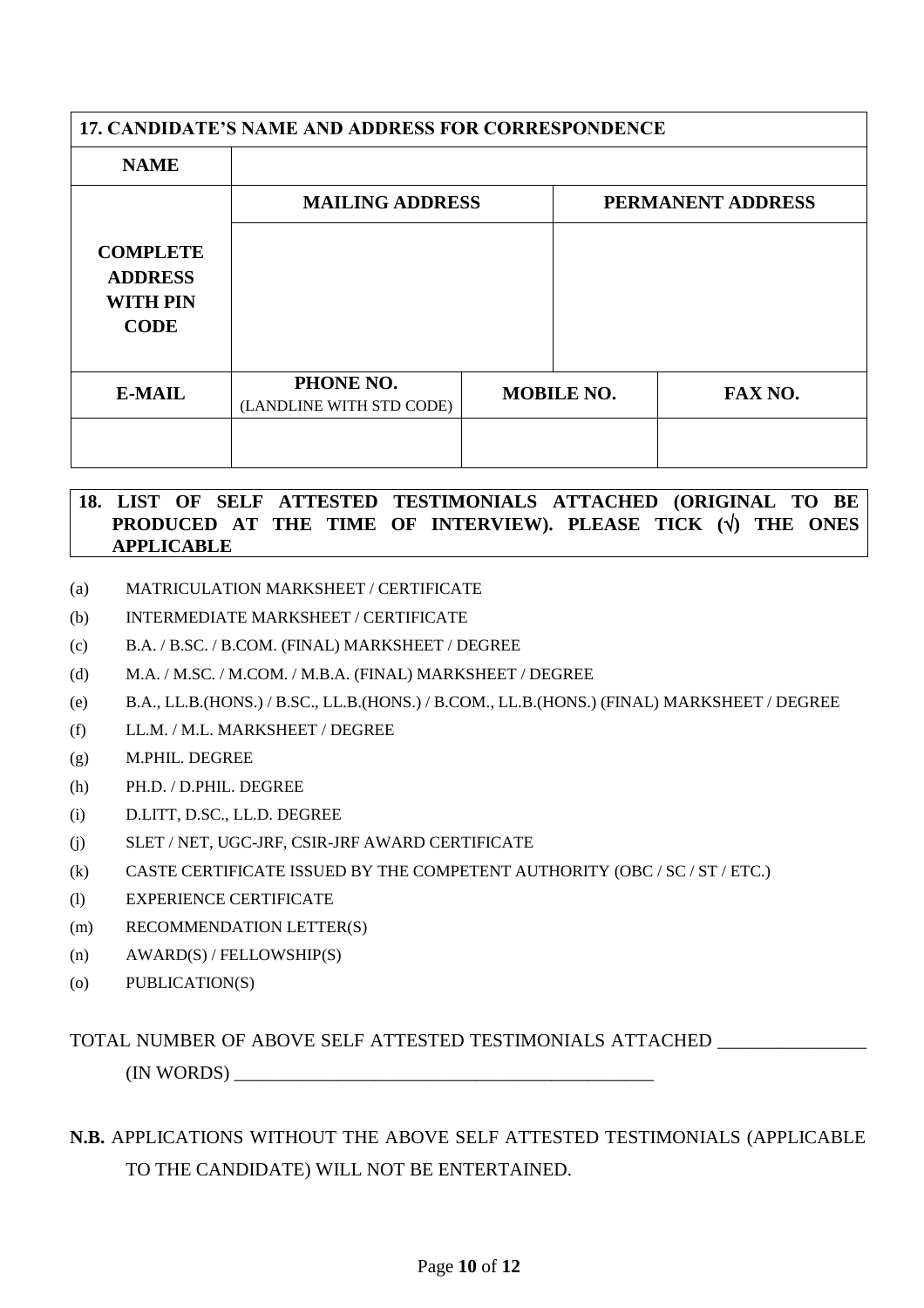**19. DECLARATION**

#### I, The son / DAUGHTER OF

HEREBY DECLARE THAT ALL THE STATEMENTS AND ENTRIES MADE IN THIS APPLICATION ARE TRUE, COMPLETE AND CORRECT TO THE BEST OF MY KNOWLEDGE AND BELIEF. IN THE EVENT OF ANY INFORMATION BEING FOUND FALSE OR INCORRECT OR INELIGIBILITY BEING DETECTED BEFORE OR AFTER THE SELECTION COMMITTEE, MY CANDIDATURE / APPOINTMENT MAY BE CANCELLED BY THE UNIVERSITY AND I WILL HAVE NO CLAIM AGAINST THE DECISION OF THE UNIVERSITY.

SIGNATURE OF THE APPLICANT

\_\_\_\_\_\_\_\_\_\_\_\_\_\_\_\_\_\_\_\_\_\_\_\_\_\_\_\_\_\_\_\_\_\_\_ \*NAME AS SIGNED (IN BLOCK LETTER)

# \*APPLICATION NOT SIGNED BY THE CANDIDATE LIABLE TO BE REJECTED

**20. ENDORSEMENT BY THE EMPLOYER (WORKING CANDIDATES ONLY)**

THE ENDORSEMENT BELOW IS TO BE SIGNED AND FORWARDED BY THE HEAD OF THE DEPARTMENT / EMPLOYER OF THE ORGANIZATION / INSTITUTION IN THE CASE OF THE IN-SERVICE CANDIDATE WHETHER IN PERMANENT / CONTACT OR TEMPORARY CAPACITY.

**FORWARDED TO DHARMASHASTRA NATIONAL LAW UNIVERSITY, JABALPUR, BRBRAITT CAMPUS, SOUTH CIVIL LINES, RIDGE ROAD, JABALPUR (M.P.) 482001, info@mpdnlu.ac.in, 0761- 2602222**

| HAS SUBMITTED THIS APPLICATION FOR THE POST OF _________________________________ |  |
|----------------------------------------------------------------------------------|--|
| IN THE DHARMASHASTRA NATIONAL LAW UNIVERSITY, JABALPUR HAS BEEN                  |  |
|                                                                                  |  |
| IN THE POST OF $\_\_\_\_\_\_\_\_\_\_\_\_\_\_\_\_\_$ IN A TEMPORARY / CONTRACT /  |  |
|                                                                                  |  |
|                                                                                  |  |
|                                                                                  |  |
|                                                                                  |  |
|                                                                                  |  |

FURTHER, IT IS CERTIFIED THAT NO DISCIPLINARY / VIGILANCE CASE HAS EVER BEEN HELD OR CONTEMPLATED OR IS PENDING AGAINST THE SAID APPLICANT. THERE IS NO